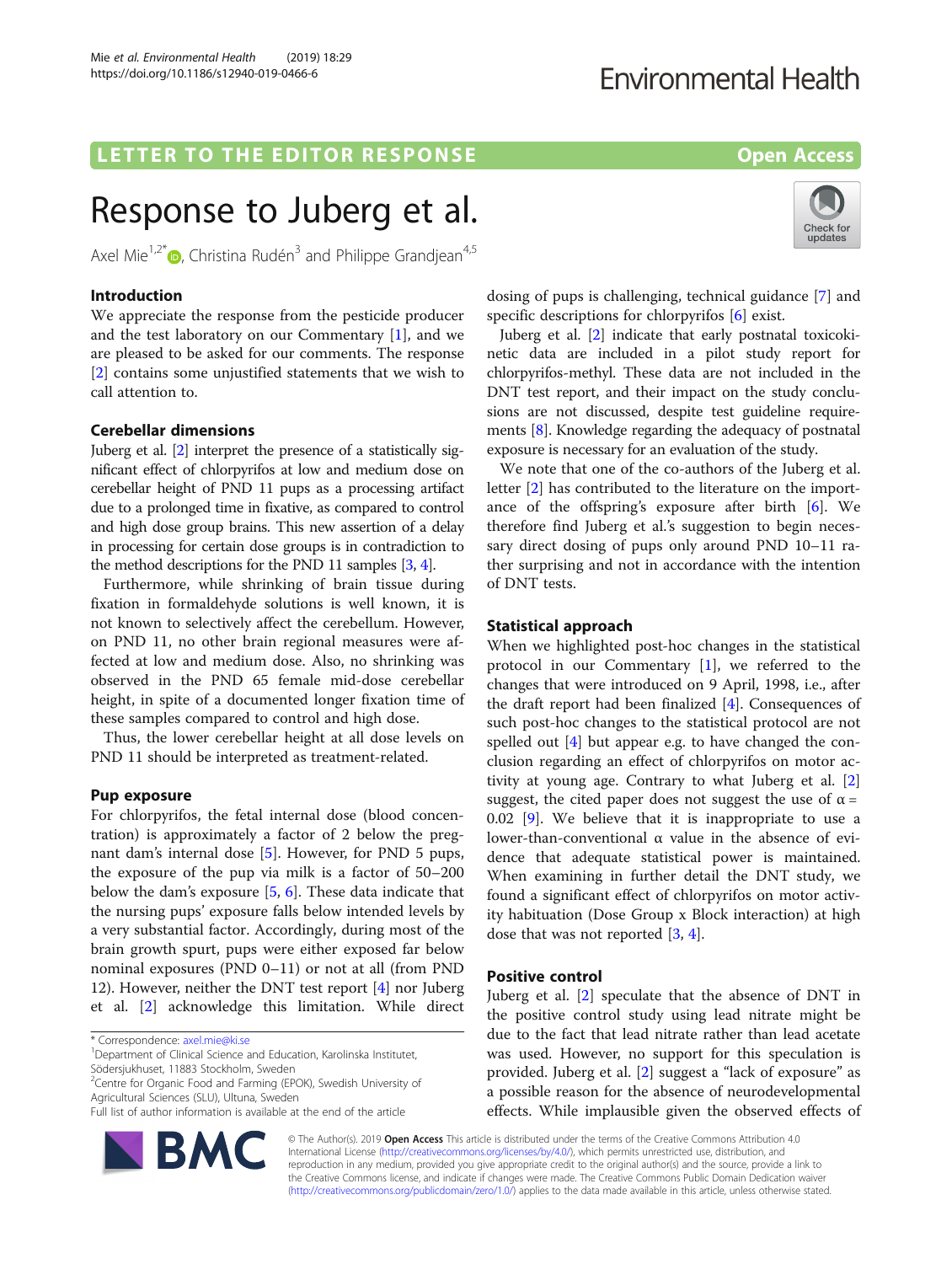<span id="page-1-0"></span>lead toxicity, including deaths at high dose, this comment is counter to Juberg et al.'s own opinion on the lacking postnatal exposure to chlorpyrifos. Additional positive control data included in the DNT study report, for motor activity only, fail to meet the requirement of age-matching  $[10]$  $[10]$ . The test guideline  $[10]$  requires that positive control data must "demonstrate the sensitivity of the procedures being used". There is low confidence in any null findings for chlorpyrifos because the DNT study [[4](#page-2-0)] fails on these criteria for all neurodevelopmental endpoints.

#### Missing data points

As Juberg et al. [2] point out, it is important that only homologous brain sections are included in morphometrics measurements. A recent test guideline highlights for brain morphometrics that "samples from fewer than 6 animals/ sex/dose level would generally not be considered sufficient for the purposes of this Test Guideline" [[11](#page-2-0)]. In juvenile offspring (PND 21) in the chlorpyrifos-methyl study, numbers of brain sections included for cerebellum height are insufficient by this criterion in three of four groups. However, neither the DNT study report [\[12\]](#page-2-0) nor Juberg et al. [2] acknowledge this fact, which is only apparent when inspecting the raw data. We also note that individual images for assessment of the homology of sections used for morphometry are, contrary to guideline requirements [[8](#page-2-0)], not included in the test report [[12](#page-2-0)].

### Adverse effects in humans

Juberg et al. [2] claim that "many experts do not agree" with a recent assessment of developmental neurotoxicity in humans and refer to a commentary supported by the American Chemistry Council [\[13\]](#page-2-0). A more appropriate reference is the recent review carried out by key scientists who have conducted research on developmental neurotoxicity in children [\[14](#page-2-0)]. This review emphasized the clear preponderance of documentation showing a neurotoxic risk from exposures to organophosphate pesticides, such as chlorpyrifos. The assessment of costs within the EU carried out by international colleagues [[15\]](#page-2-0) emphasized that the final cost estimates are influenced by parameters such as attributable fractions and exposure levels and that both under- and overestimations are possible. In agreement with this assessment, Dutch researchers recently concluded: "The highest cost of EDC-associated health effects, are found in the group of neurobehavioral diseases, disorders and cognitive conditions. This group of neurobehavioral disorders includes several pervasive disorders that remain during a person's whole lifetime, thereby resulting in substantial costs" [[16\]](#page-2-0).

We believe that prevention of such adverse effects is of crucial importance to public health. Reliable and valid safety tests are one necessary prerequisite.

A recent decision from the Court of Justice of the European Union [\[17\]](#page-2-0) will improve access to all pesticide toxicity studies that EU authorities rely on. That would be a welcome development enabling academic scientists and others to scrutinize these safety tests.

#### Abbreviations

DNT: Developmental neurotoxicity; EDC: Endocrine disrupting compound; EU: European Union; PND: Postnatal day

#### Acknowledgments

None.

#### Funding

None. PG is supported by the National Institute for Environmental Health Sciences (NIH) (ES027706).

#### Availability of data and materials

The raw data from the pesticide toxicity tests were obtained in accordance with freedom of information legislation.

#### Authors' contributions

AM drafted the reply. All authors contributed to the final version and approved its submission.

#### Ethics approval and consent to participate

N.A.

#### Consent for publication

All authors approved the final version.

#### Competing interests

Authors declare no competing interests. AM and CR provided expert testimony related to pesticide exposure from organic and conventionalfoods in Swedish Patent and Market Courts, case no. PMT11299–16, in 2017, as part of their employment. PG is an editor of this journal but was not involved in the editorial handling of this reply.

#### Publisher's Note

Springer Nature remains neutral with regard to jurisdictional claims in published maps and institutional affiliations.

#### Author details

<sup>1</sup>Department of Clinical Science and Education, Karolinska Institutet, Södersjukhuset, 11883 Stockholm, Sweden. <sup>2</sup> Centre for Organic Food and Farming (EPOK), Swedish University of Agricultural Sciences (SLU), Ultuna, Sweden. <sup>3</sup> Department of Environmental Science and Analytical Chemistry Stockholm University, Stockholm, Sweden. <sup>4</sup>Department of Public Health, University of Southern Denmark, Odense, Denmark. <sup>5</sup>Department of Environmental Health, Harvard T.H. Chan School of Public Health, Boston, USA.

#### Received: 15 March 2019 Accepted: 19 March 2019 Published online: 03 April 2019

#### References

- 1. Mie A, Ruden C, Grandjean P. Safety of safety evaluation of pesticides: developmental neurotoxicity of chlorpyrifos and chlorpyrifos-methyl. Environ Health. 2018;17(1):77.
- 2. Juberg D, Hoberman AM, Marty S, Picut CA, Stump DG. Letter to the editor re: commentary in environmental health titled "safety of safety evaluation of pesticides: developmental neurotoxicity of chlorpyrifos and chlorpyrifosmethyl" by Mie et al 2018. Environ Health. 2019.